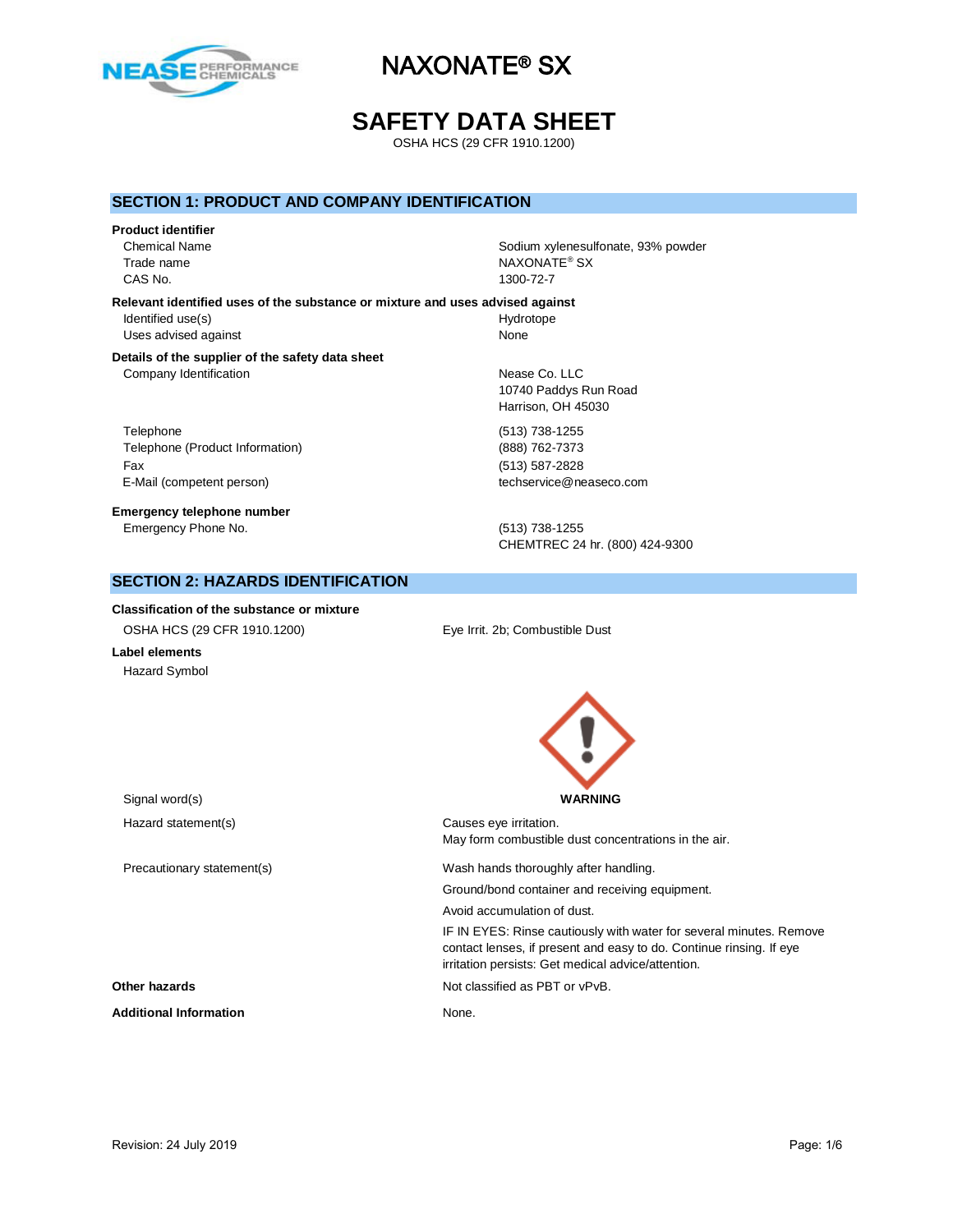

# **SECTION 3: COMPOSITION/INFORMATION ON INGREDIENTS**

| Hazardous ingredient(s) | $%$ W/W | CAS No.   | Hazard statement(s)    |
|-------------------------|---------|-----------|------------------------|
| Sodium xylenesulfonate  | $>93\%$ | 1300-72-7 | Causes eye irritation. |
| Sodium sulfate          | $< 5\%$ | 7757-82-6 | None                   |
| Water                   | $<$ 3%  | 7732-18-5 | None                   |

**Additional Information -** None

## **SECTION 4: FIRST AID MEASURES**

| Description of first aid measures                                             |                                                                                                                                                                                                                    |
|-------------------------------------------------------------------------------|--------------------------------------------------------------------------------------------------------------------------------------------------------------------------------------------------------------------|
| Inhalation                                                                    | Remove to fresh air and keep at rest in a position comfortable for breathing.<br>If breathing is laboured, administer oxygen. If breathing has stopped, apply<br>artificial respiration.                           |
| <b>Skin Contact</b>                                                           | Wash affected skin with plenty of water. Continue to wash the affected area<br>for at least 15 minutes.                                                                                                            |
| Eye Contact                                                                   | Immediately flush eyes for at least 15 minutes. Hold eye open and rinse<br>slowly and gently with water. Continue rinsing. Seek medical treatment when<br>anyone has symptoms apparently due to contact with eyes. |
| Ingestion                                                                     | Drink two glasses of water. Call a physician. If swallowed, and the victim is<br>conscious and alert, induce vomiting immediately, as directed by medical<br>personnel.                                            |
| Most important symptoms and effects, both<br>acute and delayed                | None                                                                                                                                                                                                               |
| Indication of any immediate medical attention<br>and special treatment needed | None                                                                                                                                                                                                               |

## **SECTION 5: FIRE-FIGHTING MEASURES**

| <b>Extinguishing media</b>                                       |                                                                                                          |  |  |
|------------------------------------------------------------------|----------------------------------------------------------------------------------------------------------|--|--|
| -Suitable Extinguishing Media<br>-Unsuitable Extinguishing Media | Extinguish with waterspray, dry chemical, sand or carbon dioxide.<br>None anticipated.                   |  |  |
| Special hazards arising from the substance or<br>mixture         | None anticipated.                                                                                        |  |  |
| <b>Advice for fire-fighters</b>                                  | Fire fighters should wear complete protective clothing including self-<br>contained breathing apparatus. |  |  |

# **SECTION 6: ACCIDENTAL RELEASE MEASURES**

| Personal precautions, protective equipment<br>and emergency procedures | Put on protective equipment before entering danger area.                                                                                                                                       |
|------------------------------------------------------------------------|------------------------------------------------------------------------------------------------------------------------------------------------------------------------------------------------|
| <b>Environmental precautions</b>                                       | Do not allow to enter drains, sewers or watercourses.                                                                                                                                          |
| Methods and material for containment and<br>cleaning up                | Sweep up spilled substance but avoid breathing dust. Transfer to a container<br>for disposal or recovery. Wash the spillage area with water. If possible<br>prevent water running into sewers. |
| Reference to other sections<br><b>Additional Information</b>           | None<br>None                                                                                                                                                                                   |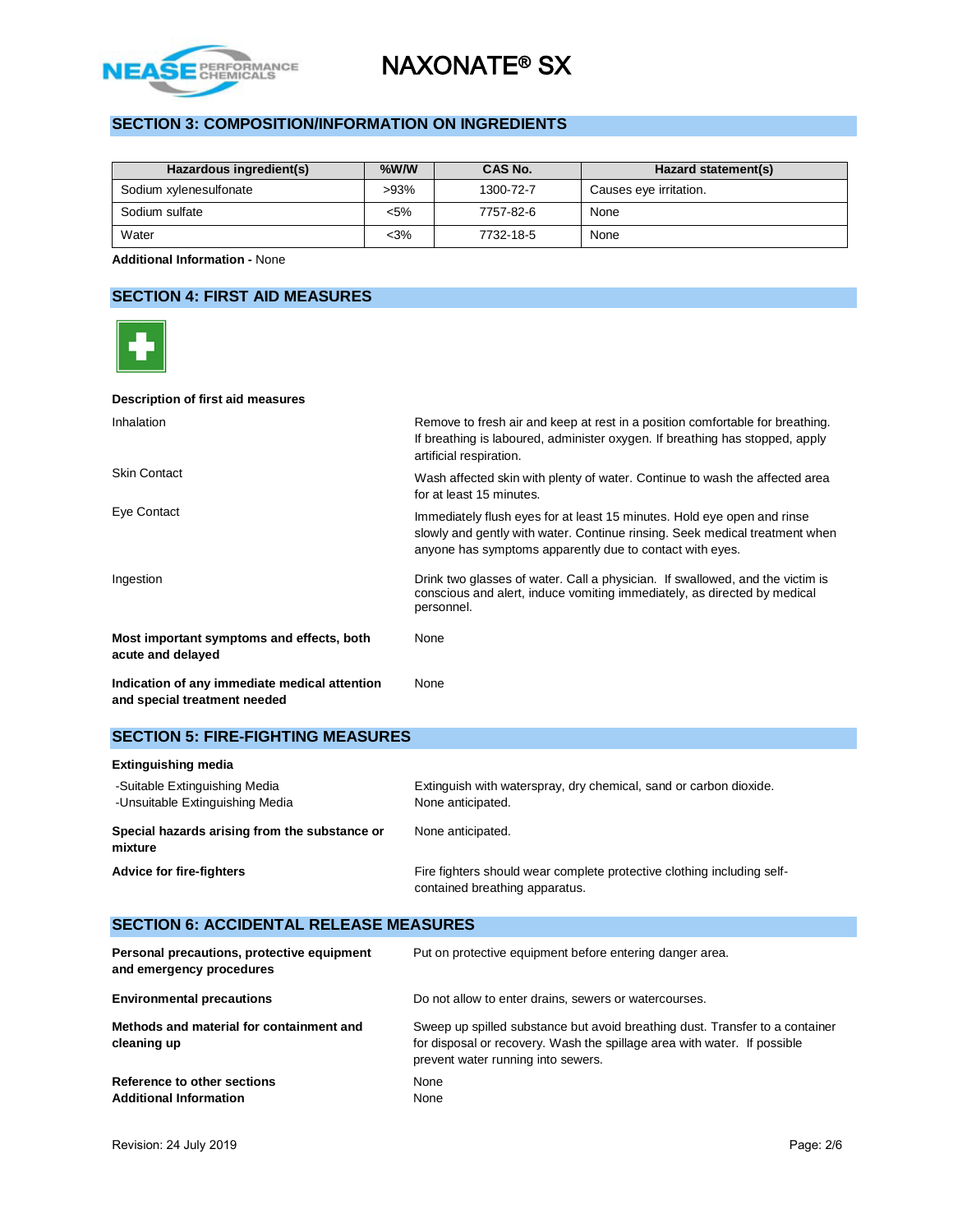

# **SECTION 7: HANDLING AND STORAGE**

| Precautions for safe handling                                | Do not get in eyes. Ground/bond container and receiving equipment. Avoid<br>accumulation of dust. If permitted to accumulate, these fines or dust can,<br>under certain conditions, pose an explosion hazard. |
|--------------------------------------------------------------|---------------------------------------------------------------------------------------------------------------------------------------------------------------------------------------------------------------|
| Conditions for safe storage, including any incompatibilities |                                                                                                                                                                                                               |
| -Storage Temperature                                         | Store at room temperature.                                                                                                                                                                                    |
| -Incompatible materials                                      | Keep away from oxidising agents. Keep container tightly closed and dry.                                                                                                                                       |
| Specific end use(s)                                          | Hydrotope                                                                                                                                                                                                     |

## **SECTION 8: EXPOSURE CONTROLS/PERSONAL PROTECTION**

#### **Control parameters**

#### **Occupational exposure limits**

|                                                                  |                |            | LTEL (8 hr TWA ppm) | STEL (ppm)                                                                                |                    |                                                                    |  |
|------------------------------------------------------------------|----------------|------------|---------------------|-------------------------------------------------------------------------------------------|--------------------|--------------------------------------------------------------------|--|
| <b>SUBSTANCE.</b>                                                | <b>CAS No.</b> | PEL (OSHA) | <b>TLV (ACGIH)</b>  | PEL (OSHA)                                                                                | <b>TLV (ACGIH)</b> | Note:                                                              |  |
| None                                                             |                |            |                     |                                                                                           |                    |                                                                    |  |
| <b>Recommended monitoring method</b><br><b>Exposure controls</b> |                |            | None                |                                                                                           |                    |                                                                    |  |
| Appropriate engineering controls                                 |                |            |                     | Not normally required.                                                                    |                    |                                                                    |  |
| <b>Personal protection equipment</b>                             |                |            |                     |                                                                                           |                    |                                                                    |  |
| Eye/face protection                                              |                |            |                     | Safety spectacles / goggles                                                               |                    |                                                                    |  |
|                                                                  |                |            |                     |                                                                                           |                    |                                                                    |  |
| Skin protection (Hand protection/ Other)                         |                |            | rubber).            |                                                                                           |                    | The following to be used as necessary: Gloves (Neoprene or Natural |  |
| Respiratory protection                                           |                |            |                     | No personal respiratory protective equipment normally required.                           |                    |                                                                    |  |
| Thermal hazards                                                  |                |            |                     | Not normally required. Use gloves with insulation for thermal<br>protection, when needed. |                    |                                                                    |  |
| <b>Environmental Exposure Controls</b>                           |                |            |                     | Do not allow to enter drains, sewers or watercourses.                                     |                    |                                                                    |  |
| <b>SECTION 9: PHYSICAL AND CHEMICAL PROPERTIES</b>               |                |            |                     |                                                                                           |                    |                                                                    |  |

#### **Information on basic physical and chemical properties**

Appearance Dry powder Colour Colour Colour Colour Dry powder Colour Colour Colour Colour Dry powder Colour Dry powder Colour White Odour No odour. Odour Threshold (ppm) Not available. pH (Value) 7-9 (40% solution) Melting Point (°C) / Freezing Point (°C)  $>300$ <br>Boiling point/boiling range (°C):  $\blacksquare$  Not available. Boiling point/boiling range (°C): Flash Point (°C) Not applicable. Evaporation rate **Not applicable**.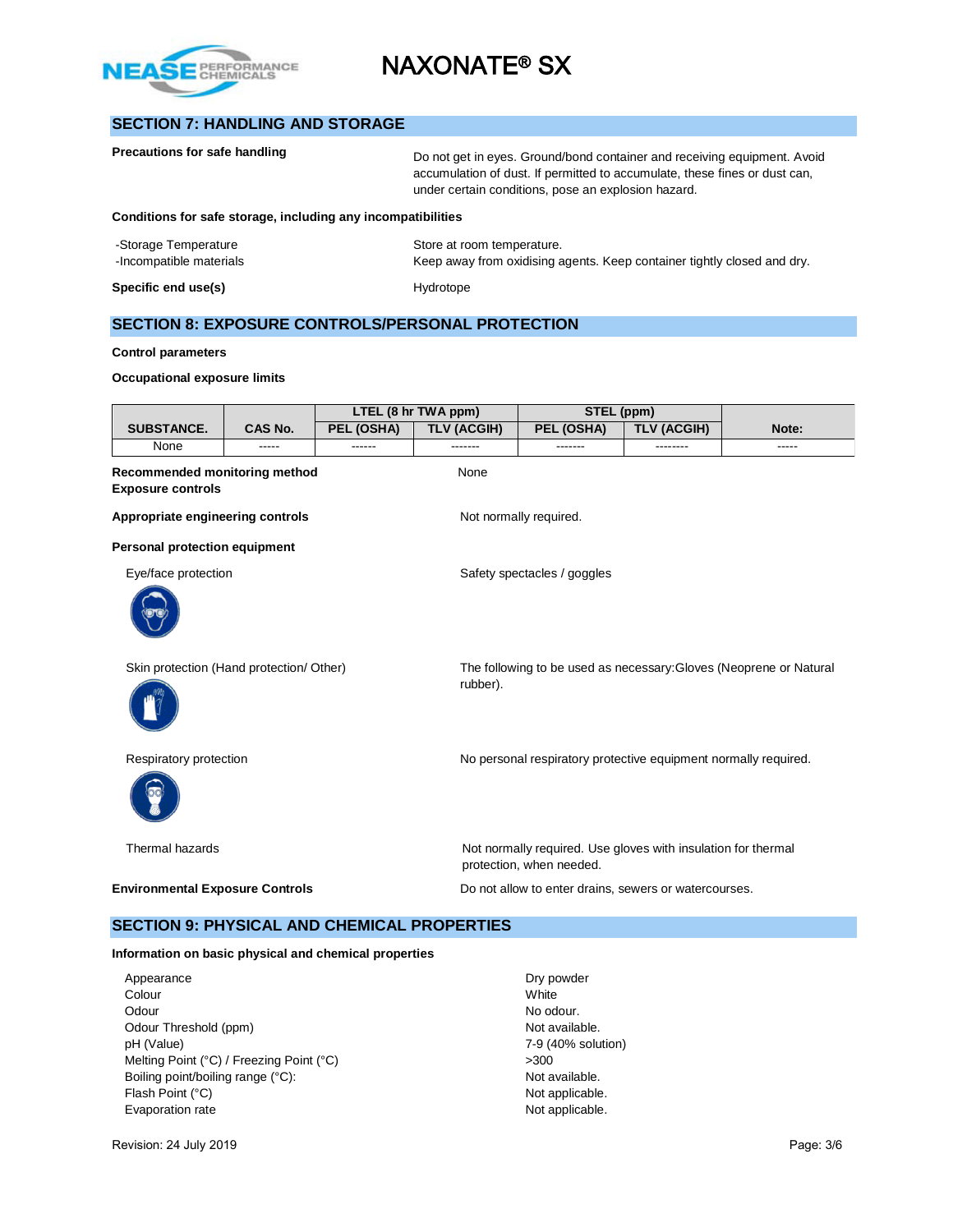

Flammability (solid, gas) The Contract of the Contract of the Not available. Explosive limit ranges **Not available**. Vapour Pressure (Pascal) and the contract of the Low. Vapour Density (Air=1) Not available. Density  $(g/ml)$  0.56-0.61 Solubility (Water) Soluble Solubility (Other) Not available. Partition Coefficient (n-Octanol/water) Not available. Auto Ignition Temperature (°C) 490 Decomposition Temperature (°C) Not available. Kinematic Viscosity (cSt) @ 40°C Not available Explosive properties Not explosive. Oxidising properties Not oxidising.

#### **Other information** Not available.

#### **SECTION 10: STABILITY AND REACTIVITY**

| Reactivity                                | Stable under normal conditions.                  |
|-------------------------------------------|--------------------------------------------------|
| <b>Chemical stability</b>                 | Stable.                                          |
| Possibility of hazardous reactions        | None anticipated.                                |
| <b>Conditions to avoid</b>                | Incompatible materials.                          |
| Incompatible materials                    | Reacts with oxidizers.                           |
| <b>Hazardous Decomposition Product(s)</b> | Carbon monoxide, Carbon dioxide, Sulphur oxides, |

#### **SECTION 11: TOXICOLOGICAL INFORMATION**

**Exposure routes:** Inhalation**,** Skin Contact**,** Eye Contact

**Substances in preparations / mixtures**

sodium xylenesulphonate (CAS# 1300-72-7):

|  | <b>Acute toxicity</b> |
|--|-----------------------|
|--|-----------------------|

|                                                                   | Dermal: $LD50 > 2000$ mg/kg-bw                                                    |
|-------------------------------------------------------------------|-----------------------------------------------------------------------------------|
|                                                                   | Inhalation: $LC50 > 6.41$ mg/l 232 min.rat (By analogy with similar<br>materials) |
| <b>Irritation/Corrosivity</b>                                     | Causes eye irritation.                                                            |
| <b>Sensitization</b> (By analogy with similar materials)          | It is not a skin sensitizer.                                                      |
| <b>Repeated dose toxicity (By analogy with similar materials)</b> | NOAEL: > 763 active ingredient/kg bw/day (in diet for 90 days, in<br>diet, rat)   |
| <b>Carcinogenicity</b> (By analogy with similar materials)        | It is unlikely to present a carcinogenic hazard to man.                           |

| $\overline{\phantom{a}}$<br> |     | $-11$ | .   | ᄭᅌᄓ |
|------------------------------|-----|-------|-----|-----|
| No.                          | No. | No.   | NO. | No. |

**Mutagenicity** (By analogy with similar materials) There is no evidence of mutagenic potential.

**Toxicity for reproduction** (By analogy with similar materials) None anticipated

**Acute toxicity** Oral: LD50 > 16200 mg/kg-bw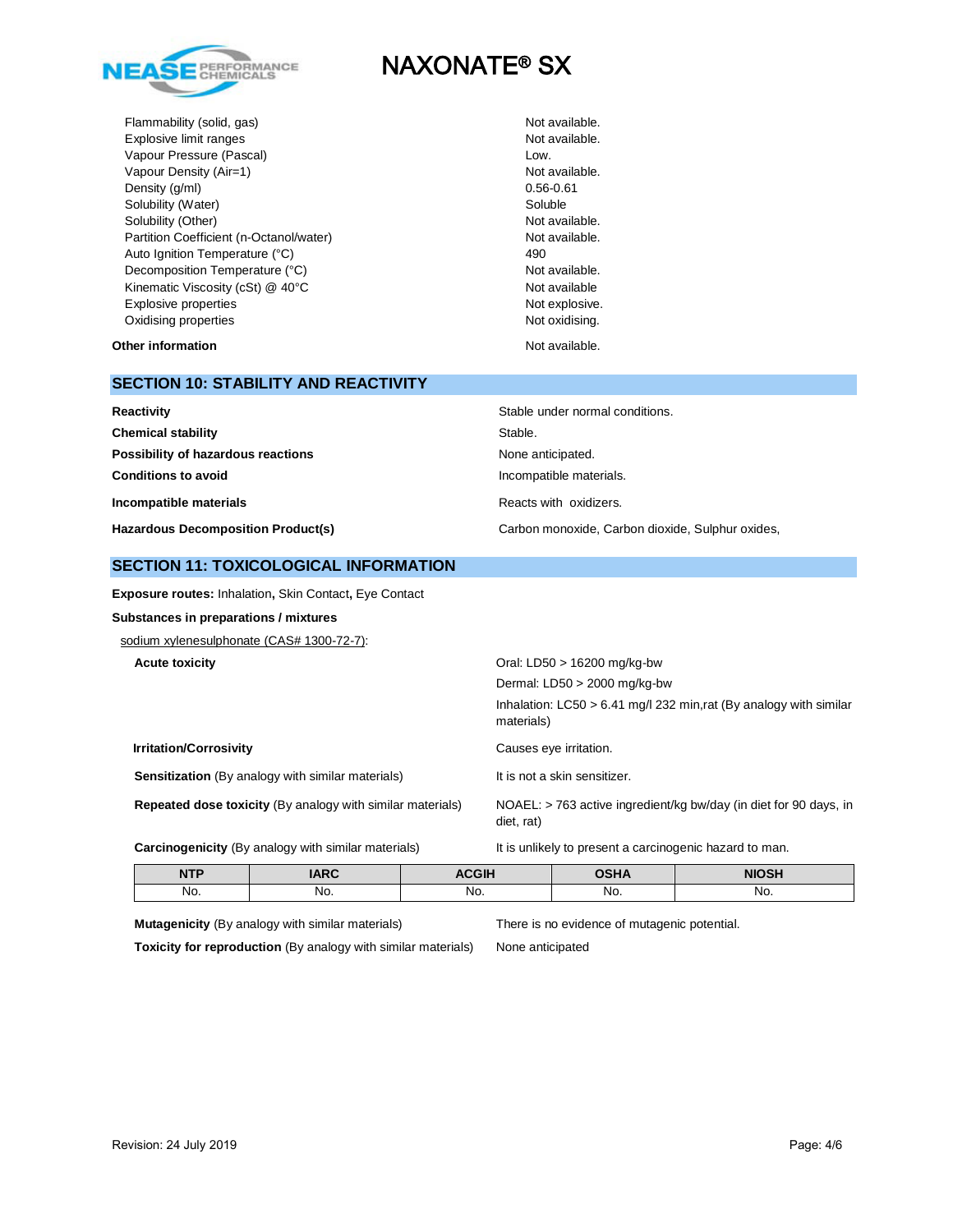

## **SECTION 12: ECOLOGICAL INFORMATION**

| Toxicity - Substances in preparations / mixtures                                                                                                                   |                                                                                                                                                                      |  |  |  |
|--------------------------------------------------------------------------------------------------------------------------------------------------------------------|----------------------------------------------------------------------------------------------------------------------------------------------------------------------|--|--|--|
| sodium xylenesulphonate (CAS 1300-72-7) - (By analogy with similar materials):                                                                                     |                                                                                                                                                                      |  |  |  |
| Short term                                                                                                                                                         | LC50 (96 hour): $> 1000$ mg/L ( <i>Oncorhynchus mykiss</i> ) (By analogy with<br>similar materials)                                                                  |  |  |  |
|                                                                                                                                                                    | EC50 (48 hour): >40.3 mg/l (Daphnia magna, mobility)                                                                                                                 |  |  |  |
|                                                                                                                                                                    | EC50 (96 hour): > 230 mg/l (Pseudokirchnerella subcapitata) (By analogy<br>with similar materials)                                                                   |  |  |  |
| Long Term                                                                                                                                                          | Scientifically unjustified                                                                                                                                           |  |  |  |
| Persistence and degradability<br><b>Bioaccumulative potential</b><br><b>Mobility in soil</b><br><b>Results of PBT and vPvB assessment</b><br>Other adverse effects | Readily biodegradable<br>Not available.<br>Not available.<br>Not classified as PBT or vPvB.<br>None known.                                                           |  |  |  |
| <b>SECTION 13: DISPOSAL CONSIDERATIONS</b>                                                                                                                         |                                                                                                                                                                      |  |  |  |
| Waste treatment methods                                                                                                                                            | Disposal should be in accordance with local, state or national legislation.<br>Consult an accredited waste disposal contractor or the local authority for<br>advice. |  |  |  |
| <b>Additional Information</b>                                                                                                                                      | None known.                                                                                                                                                          |  |  |  |

## **SECTION 14: TRANSPORT INFORMATION**

**Land transport (U.S. DOT)**

**Sea transport (IMDG)**

**Air transport (ICAO/IATA)**

**UN number Proper Shipping Name Transport hazard class(es) Packing group Hazard label(s) Environmental hazards Special precautions for user**

**Not classified as dangerous for transport**

**Transport in bulk according to Annex II of MARPOL73/78 and the IBC Code:** 

#### **SECTION 15: REGULATORY INFORMATION**

**Safety, health and environmental regulations/legislation specific for the substance or mixture:**

**TSCA (Toxic Substance Control Act) -** Inventory Status**: On active TSCA list**

**Canada Domestic Substance List (DSL)** - Listed

**Designated Hazardous Substances and Reportable Quantities (40 CFR 302.4)**:

| <b>Chemical Name</b> |                                   | CAS No.    | <b>Typical %wt.</b> | <b>RQ (Pounds)</b>            |                   |
|----------------------|-----------------------------------|------------|---------------------|-------------------------------|-------------------|
| None                 |                                   | $\cdots$   | $\frac{1}{2}$       | $\frac{1}{2}$                 |                   |
|                      | SARA 311/312 - Hazard Categories: |            |                     |                               |                   |
| $\boxtimes$ Fire     | l Sudden Release                  | Reactivity |                     | $\boxtimes$ Immediate (acute) | Chronic (delayed) |

#### **SARA 313 - Toxic Chemicals (40 CFR 372):**

| <b>DEL ANN</b><br>ıс         | N <sub>c</sub><br>`^C | 70WL.             |
|------------------------------|-----------------------|-------------------|
| None<br>$\sim$ $\sim$ $\sim$ | -------<br>--------   | ------<br>------- |

#### **SARA 302 - Extremely Hazardous Substances(40 CFR 355):**

| <b>Collection</b><br><b>Name</b> | $\sim$ AC No.       | %wt.<br>- ---<br>-01 |
|----------------------------------|---------------------|----------------------|
| None<br>$\sim$ $\sim$ $\sim$     | -------<br>-------- | ----<br>_____        |